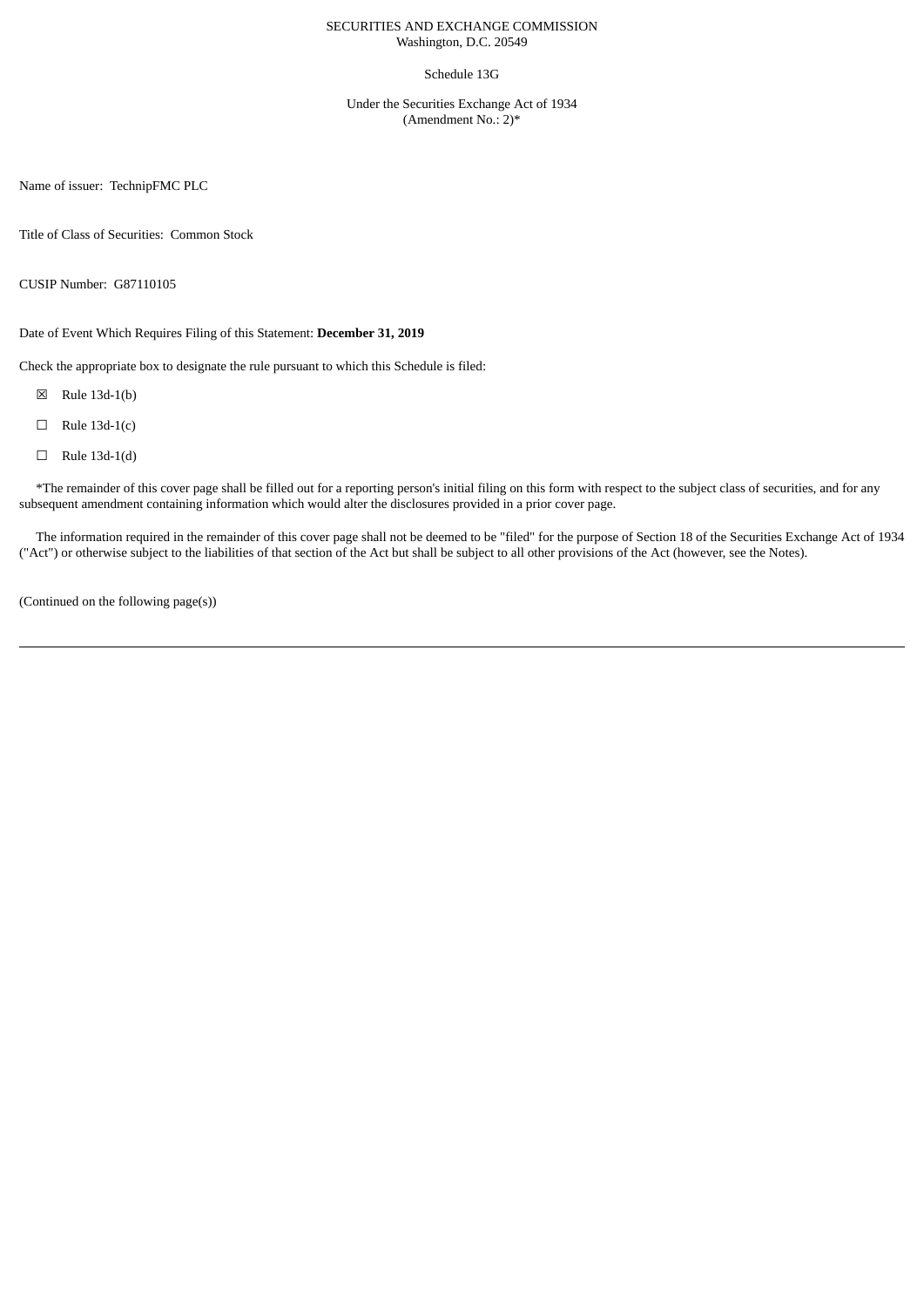1. NAME OF REPORTING PERSON I.R.S. IDENTIFICATION NO. OF ABOVE PERSON

The Vanguard Group - 23-1945930

2. CHECK THE APPROPRIATE [LINE] IF A MEMBER OF A GROUP

A. B.  $X$ 

3. SEC USE ONLY

4. CITIZENSHIP OF PLACE OF ORGANIZATION

Pennsylvania

(For questions 5-8, report the number of shares beneficially owned by each reporting person with:)

5. SOLE VOTING POWER

748,097

6. SHARED VOTING POWER

129,243

7. SOLE DISPOSITIVE POWER

28,553,856

8. SHARED DISPOSITIVE POWER

852,368

9. AGGREGATE AMOUNT BENEFICIALLY OWNED BY EACH REPORTING PERSON

29,406,224

10. CHECK BOX IF THE AGGREGATE AMOUNT IN ROW (9) EXCLUDES CERTAIN SHARES

N/A

11. PERCENT OF CLASS REPRESENTED BY AMOUNT IN ROW 9

6.57%

12. TYPE OF REPORTING PERSON

IA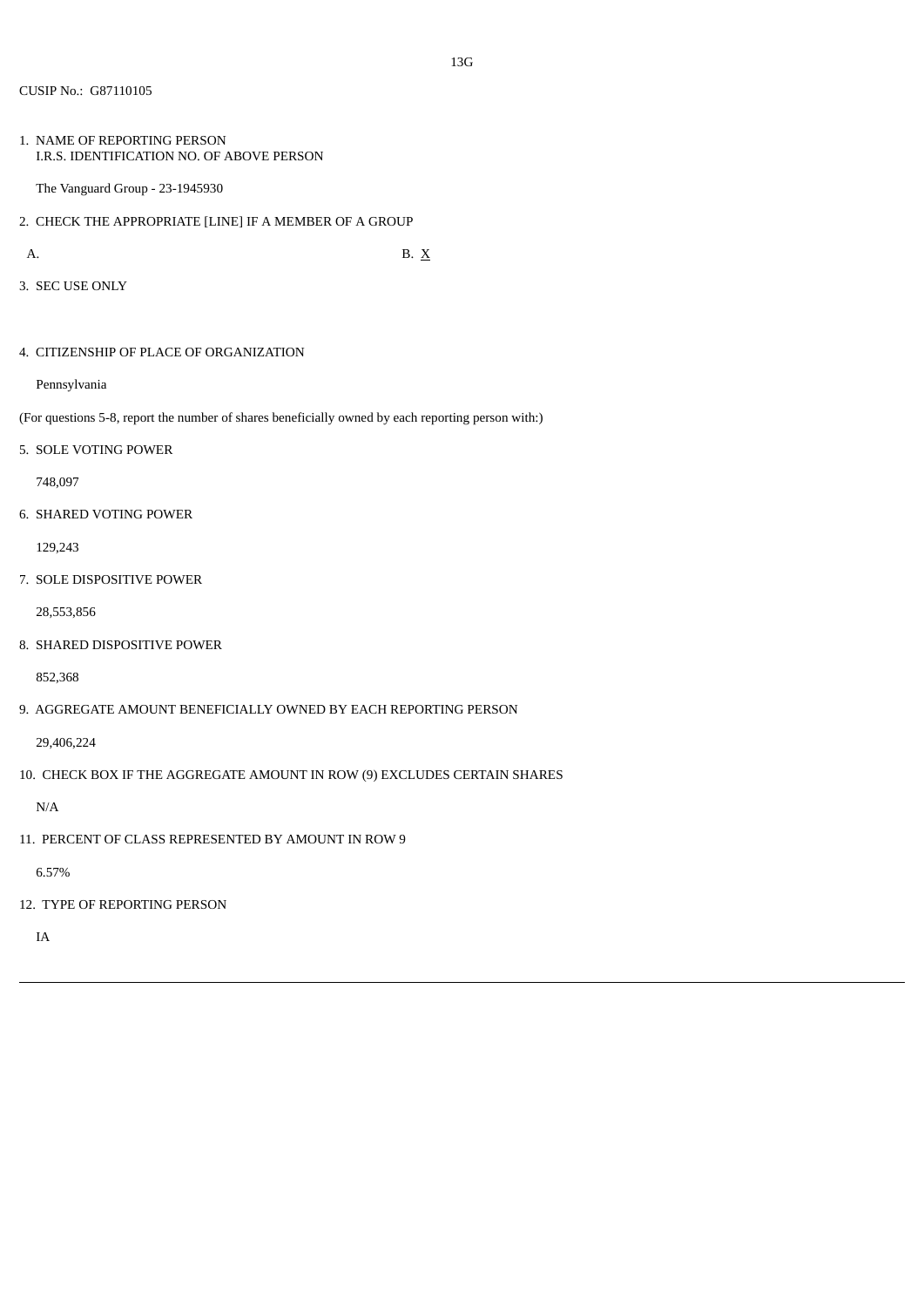### SECURITIES AND EXCHANGE COMMISSION Washington, D.C. 20549

Schedule 13G Under the Securities Act of 1934

Item 1(a) - Name of Issuer:

TechnipFMC PLC

Item 1(b) - Address of Issuer's Principal Executive Offices:

One St. Paul's Churchyard London, EC4M 8AP United Kingdom

# Item 2(a) - Name of Person Filing:

The Vanguard Group - 23-1945930

Item 2(b) – Address of Principal Business Office or, if none, residence:

100 Vanguard Blvd. Malvern, PA 19355

Item 2(c) – Citizenship:

Pennsylvania

Item 2(d) - Title of Class of Securities:

Common Stock

Item 2(e) - CUSIP Number

G87110105

### Item 3 - Type of Filing:

This statement is being filed pursuant to Rule 13d-1. An investment adviser in accordance with §240.13d-1(b)(1)(ii)(E).

Item 4 - Ownership:

(a) Amount Beneficially Owned:

29,406,224

(b) Percent of Class:

6.57%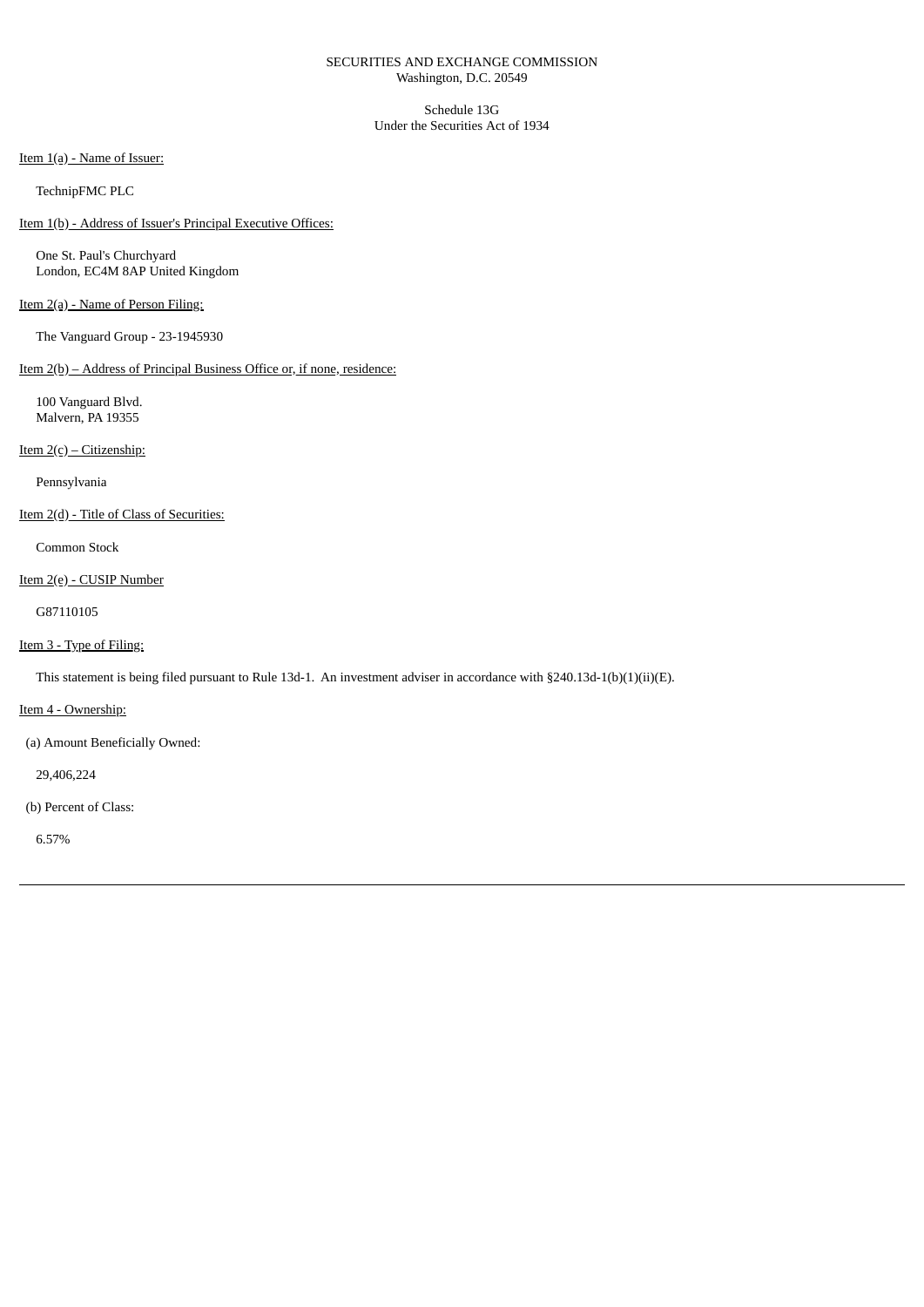- (c) Number of shares as to which such person has:
- (i) sole power to vote or direct to vote: 748,097
- (ii) shared power to vote or direct to vote: 129,243
- (iii) sole power to dispose of or to direct the disposition of: 28,553,856
- (iv) shared power to dispose or to direct the disposition of: 852,368

#### Comments:

#### Item 5 - Ownership of Five Percent or Less of a Class:

If this statement is being filed to report the fact that as of the date hereof the reporting person has ceased to be the beneficial owner of more than 5 percent of the class of securities, check the following  $\Box$ 

# Item 6 - Ownership of More Than Five Percent on Behalf of Another Person:

Not applicable

Item 7 - Identification and Classification of the Subsidiary Which Acquired The Security Being Reported on by the Parent Holding Company:

See Attached Appendix A

Item 8 - Identification and Classification of Members of Group:

Not applicable

Item 9 - Notice of Dissolution of Group:

Not applicable

### Item 10 - Certification:

By signing below I certify that, to the best of my knowledge and belief, the securities referred to above were acquired and are held in the ordinary course of business and were not acquired and are not held for the purpose of or with the effect of changing or influencing the control of the issuer of the securities and were not acquired in connection with or as a participant in any transaction having that purpose or effect, other than activities solely in connection with a nomination under §240.14a-11.

### **Signature**

After reasonable inquiry and to the best of my knowledge and belief, I certify that the information set forth in this statement is true, complete and correct.

Date: February 10, 2020

By /s/ Christine M. Buchanan Name: Christine M. Buchanan Title: Principal